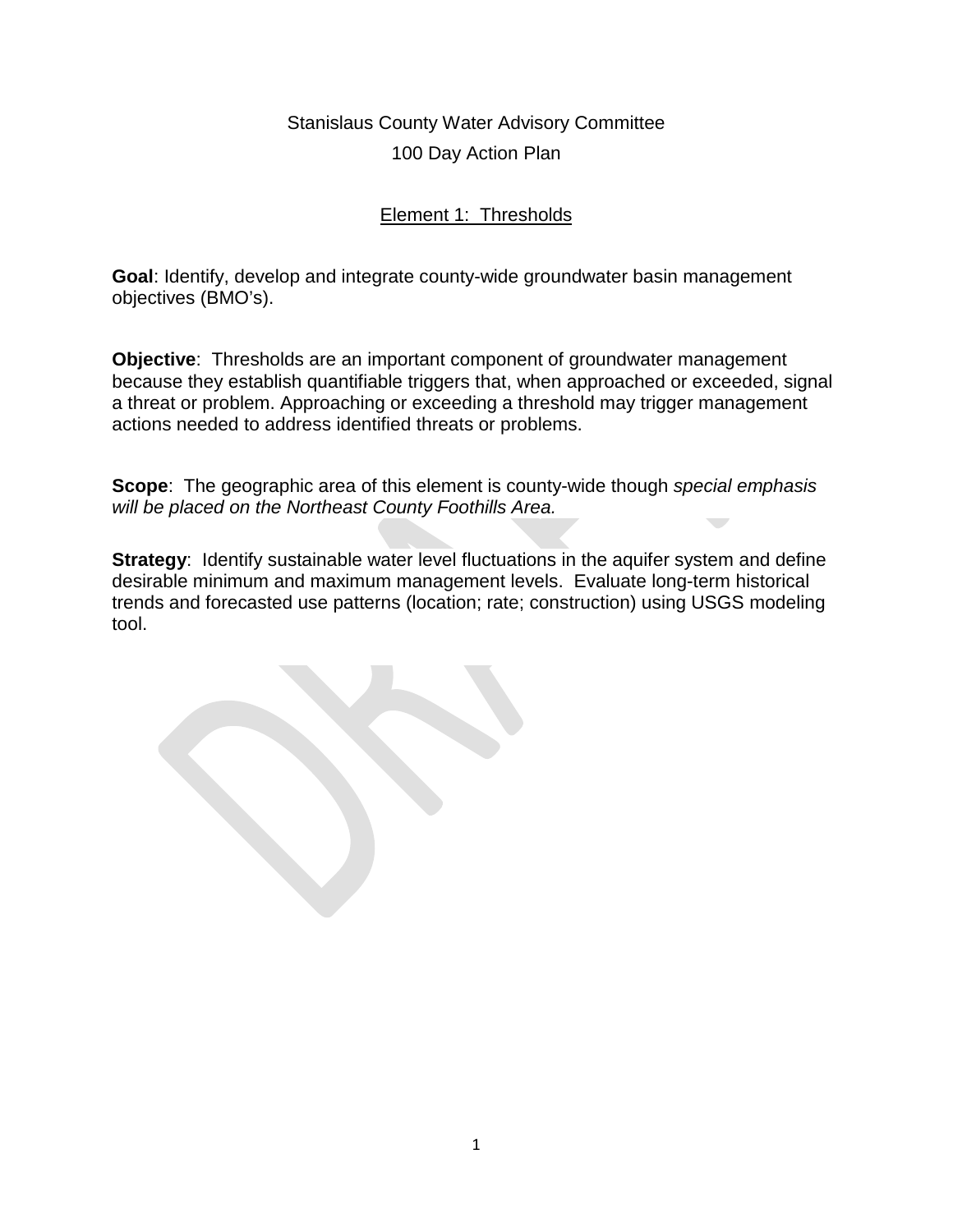### Element 2: Monitoring

**Goal**: Collect geohydrologic data from all available public and private sources in order to assess and monitor the response of the aquifer system(s) to known and quantifiable stresses.

**Objective**: Without sufficient monitoring, it is not possible to determine if groundwater problems exist or to forecast the potential for future problems that may require active management actions.

**Scope**: The geographic area of this element is county-wide though *special emphasis will be placed on the Northeast County Foothills Area.*

**Strategy**: Collect and compile water level data that is integrated within the state-wide CASGEM effort (in cooperation with local reporting entities such as the Turlock Groundwater Basin Association and the Stanislaus & Tuolumne Rivers Groundwater Basin Association). Collect and compile aggregated groundwater pumpage reports from all users within the county. Such data will allow for a direct assessment of aquifer water level response vs. pumping conditions.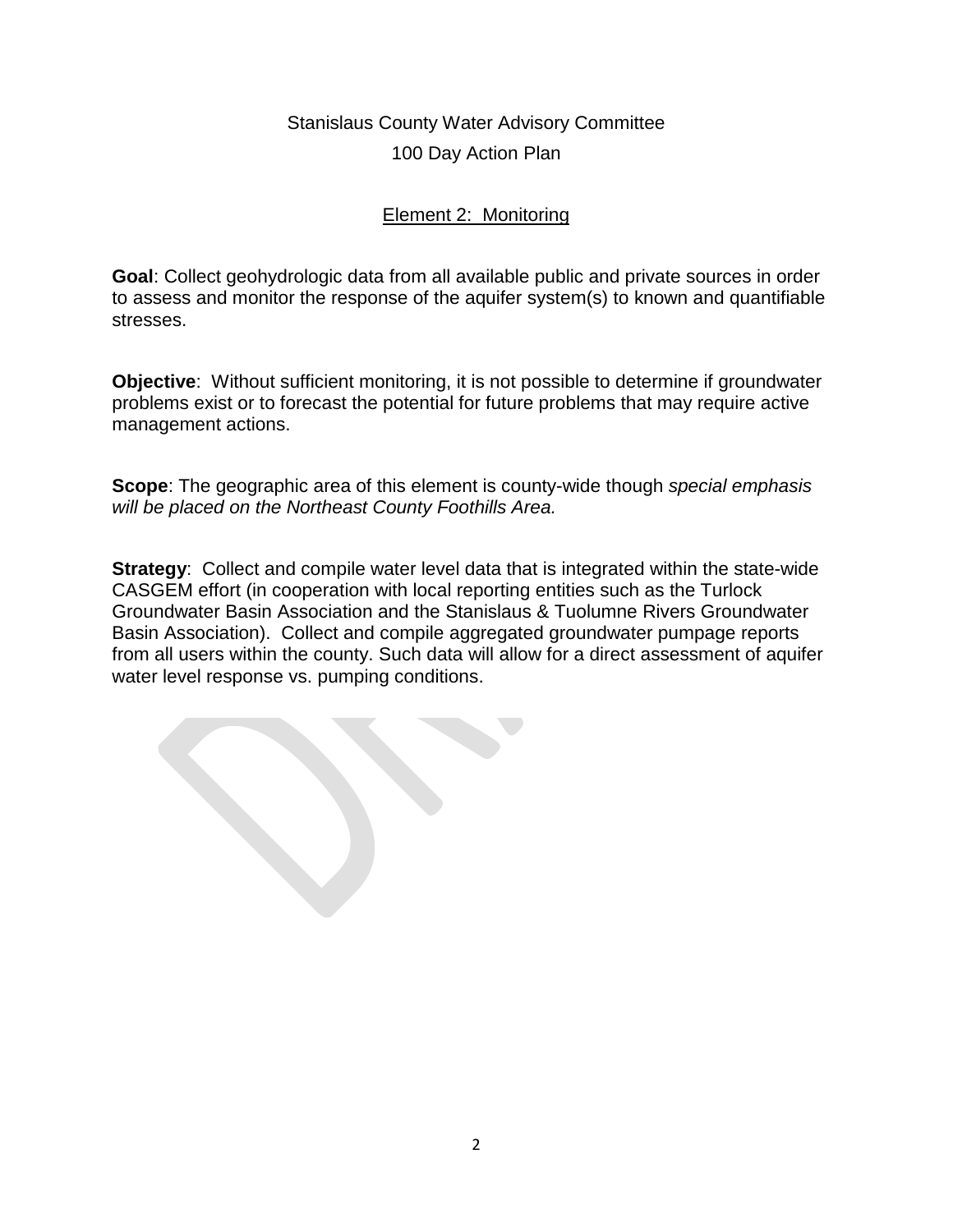### Element 3: Governance

**Goal**: Explore various governance structures that may be applicable to managing groundwater resources in identified areas of concern within Stanislaus County.

**Objective**: Governance of groundwater use is necessary to ensure that thresholds for water quality and quantity are not exceeded. In some situations, actions are needed to avert potential problems or to rectify existing problems*, such as lack of groundwater recharge.* Managing groundwater generally requires maintaining a balance between pumping, storage depletion, and recharge at the basin scale and over the long-term (spacial and temporal). Such a balance can effectively be achieved through conjunctive use, demand management (e.g., water conservation, reduced pumping), or a combination of both.

**Scope**: The geographic area of this element is county-wide though *special emphasis will be placed on the Northeast County Foothills Area.*

**Strategy:** Explore options for existing water suppliers to deliver surface water to the areas of concern in wet years when such water can be declared surplus. Identify location and mechanisms for artificial recharge programs. Develop wellfield optimization programs that include well rotation and coordinated scheduled operations.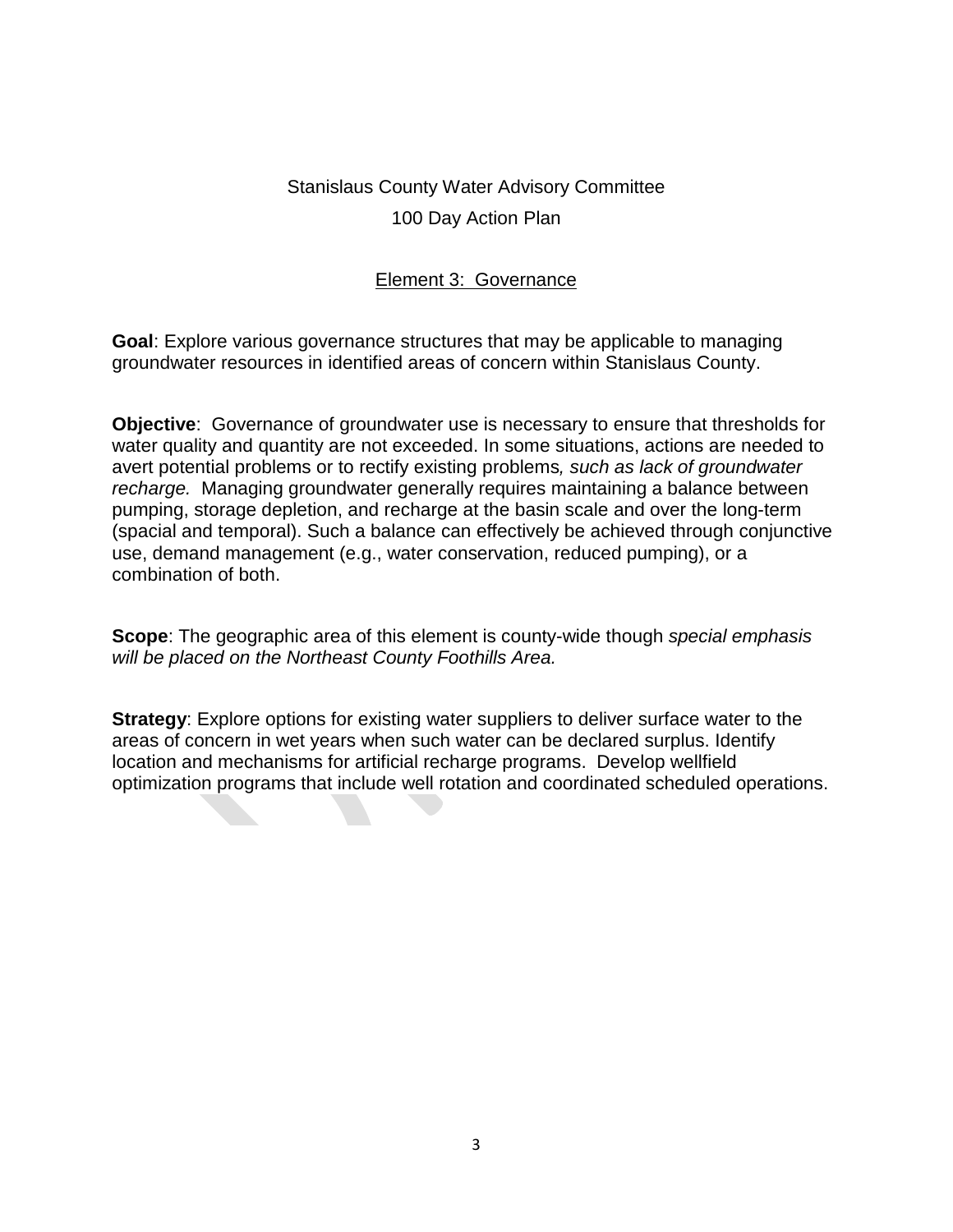#### Element 4: Funding

**Goal**: Develop funding mechanisms to support local groundwater management efforts such as the administration and coordination of data collection, and assessment and reporting of aquifer conditions.

**Objective**: Successful groundwater management requires access to sufficient funding to pay for the development and implementation of groundwater management plans, water level monitoring networks, groundwater recharge facilities, ongoing operation and maintenance of infrastructure, as well as the oversight or enforcement, by local and regional management agencies.

**Scope**: The geographic area of this element is county-wide though *special emphasis will be placed on the Northeast County Foothills Area.*

**Strategy:** Explore local fee structures and/or special district assessments recognizing Proposition 218 constraints. In addition to local revenue sources, significant funding for conjunctive use projects, groundwater recharge facilities, and groundwater basin management activities can be made available through various existing State water bond measures and from State and Federal grant funding.